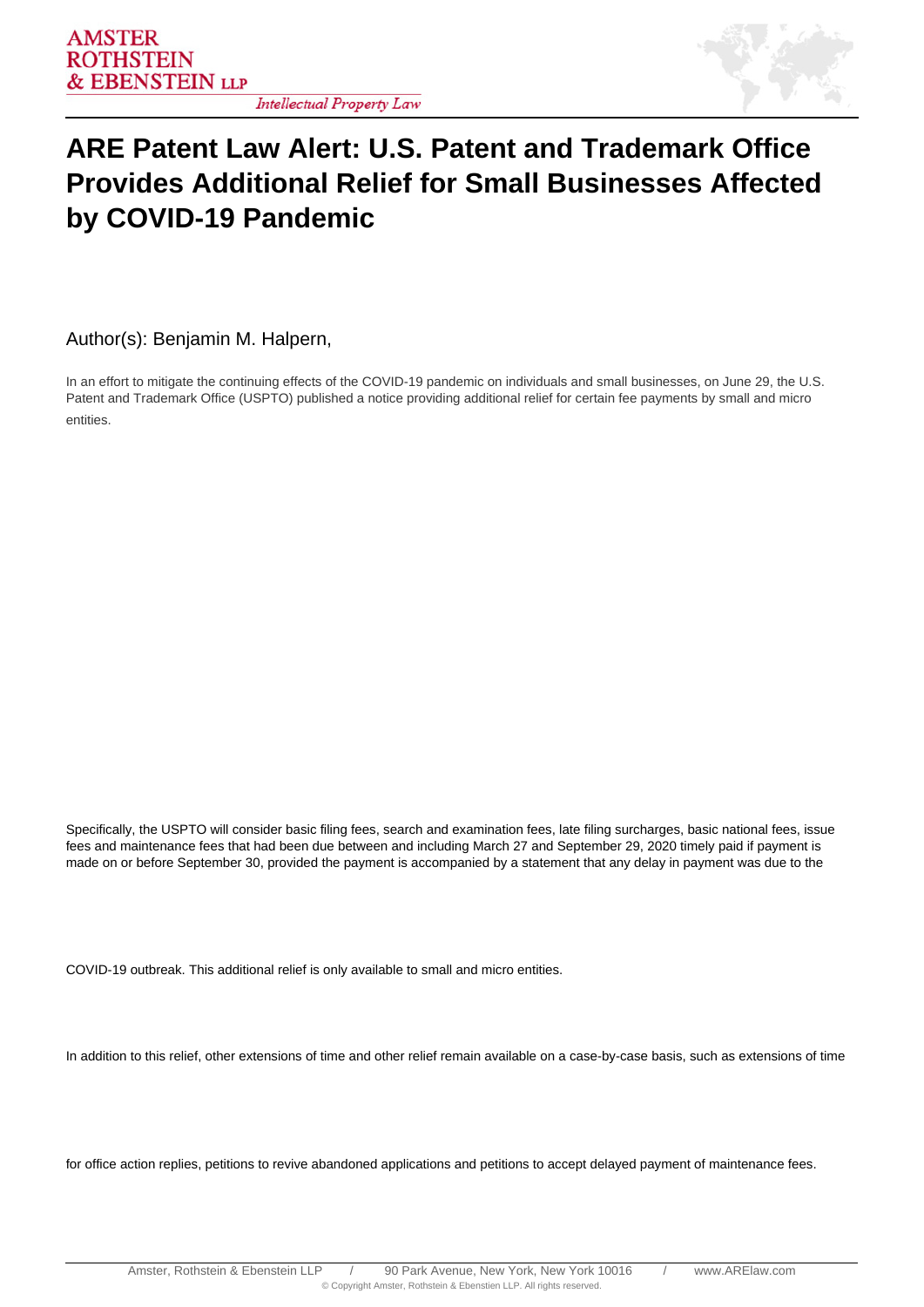

Moreover, the fee for petitions to revive are waived for applicants and patent owners who were unable to submit a filing or payment on time due to the COVID-19 outbreak. The USPTO has clarified that a petition to revive must be filed by July 31 to be eligible for waiver

of the petition fee.

Further, for proceedings before the PTAB, a party may still request an extension of time where the COVID-19 outbreak has prevented

or interfered with a filing by contacting the PTAB directly by telephone or e-mail.

The full text of the USPTO's June 29 notice can be found [here](https://www.uspto.gov/sites/default/files/documents/Patents-Notice-CARES-Act-2020-06.pdf).

We will continue to monitor and report on developments in this area. In the meantime, feel free to contact us to learn more.

**\*About the Author(s)**